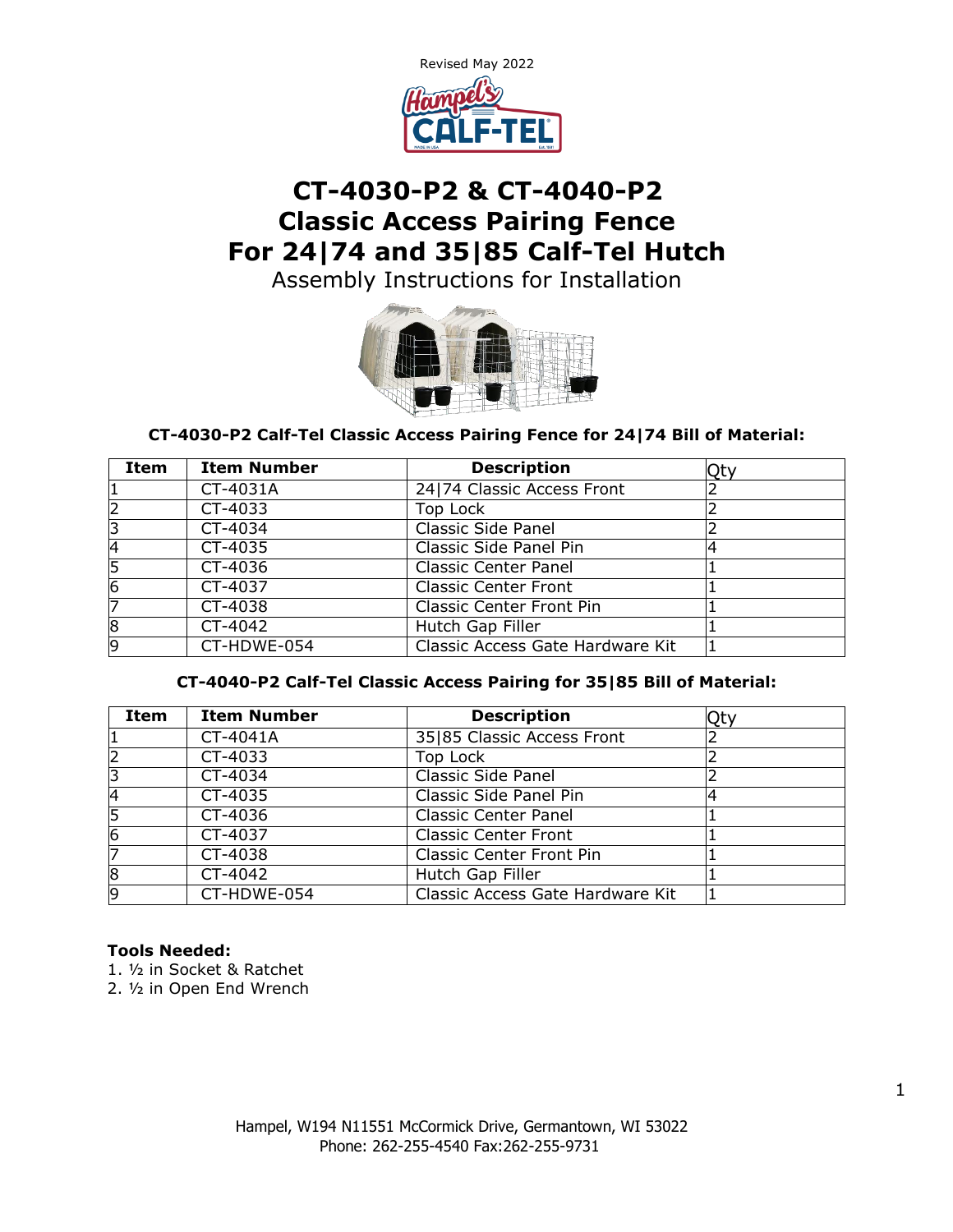

#### **Installation Instructions**

**Step 1:** Position both Classic Access Fronts next to each other in straight line. If you are facing the fronts, feed openings should both be located on the right side of gate. The four center loops will overlap one another.

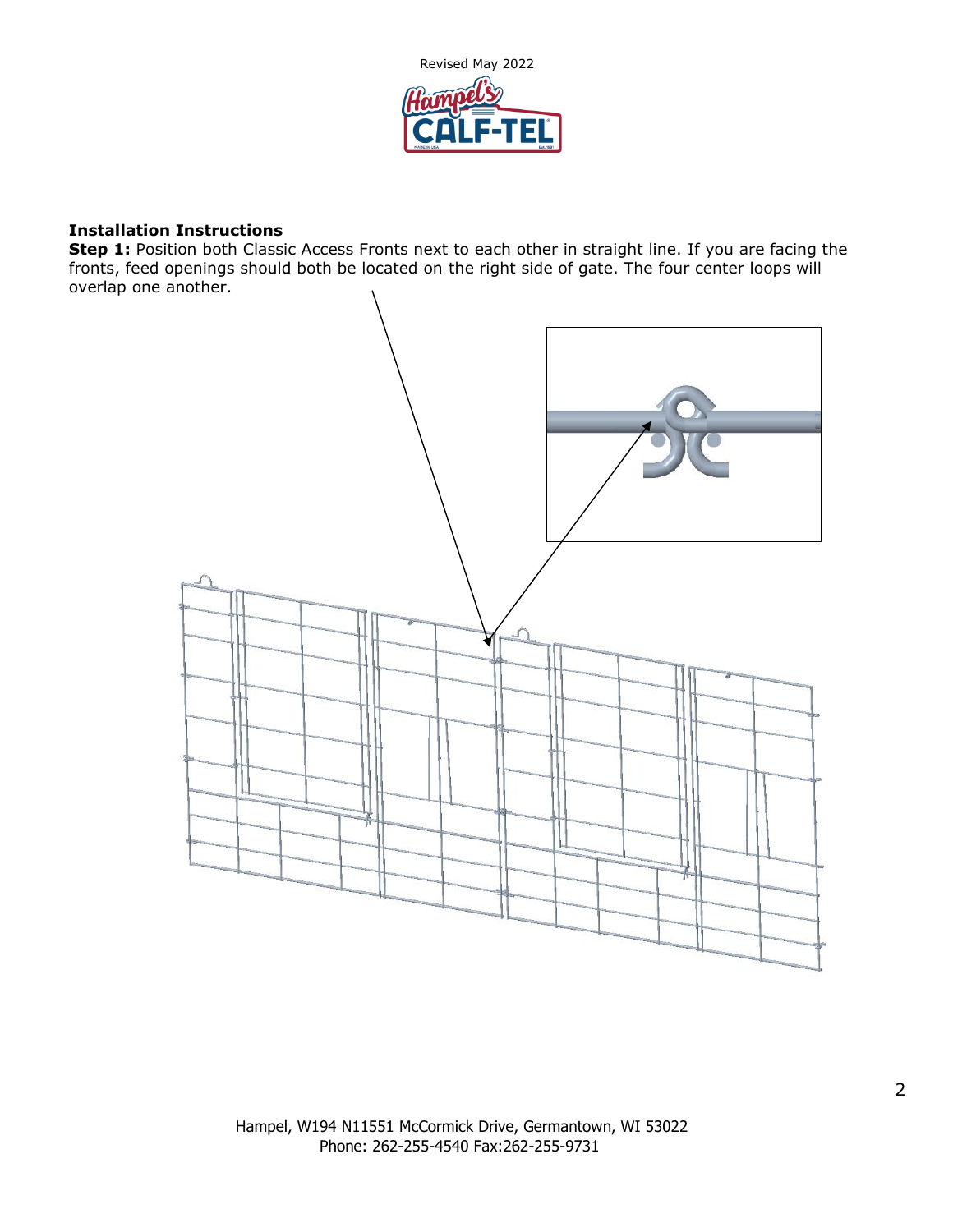

**Step 2:** Align the center front connector with the front wire hooks at the bottom of the triangle cutouts. Slide the center front connector down so that all 3 sets of wire hooks are at the top of the triangle cutouts (picture below shows 2 sets only, see Step 3 for representation of all 3 sets).

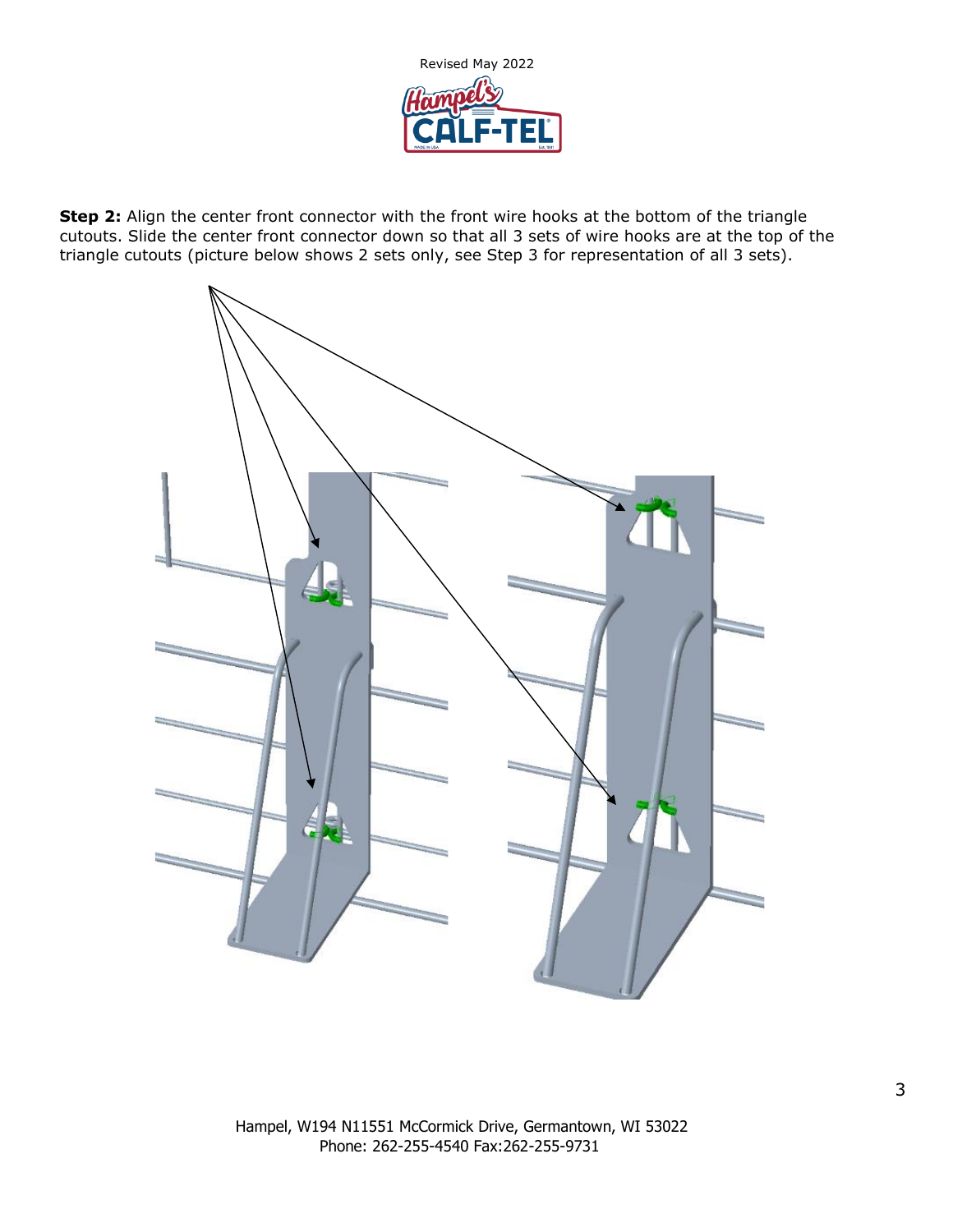

**Step 3:** Once center front connectors are in place, the hooks on the back of the center front connector should be engaged with horizontal wires on the front frame.

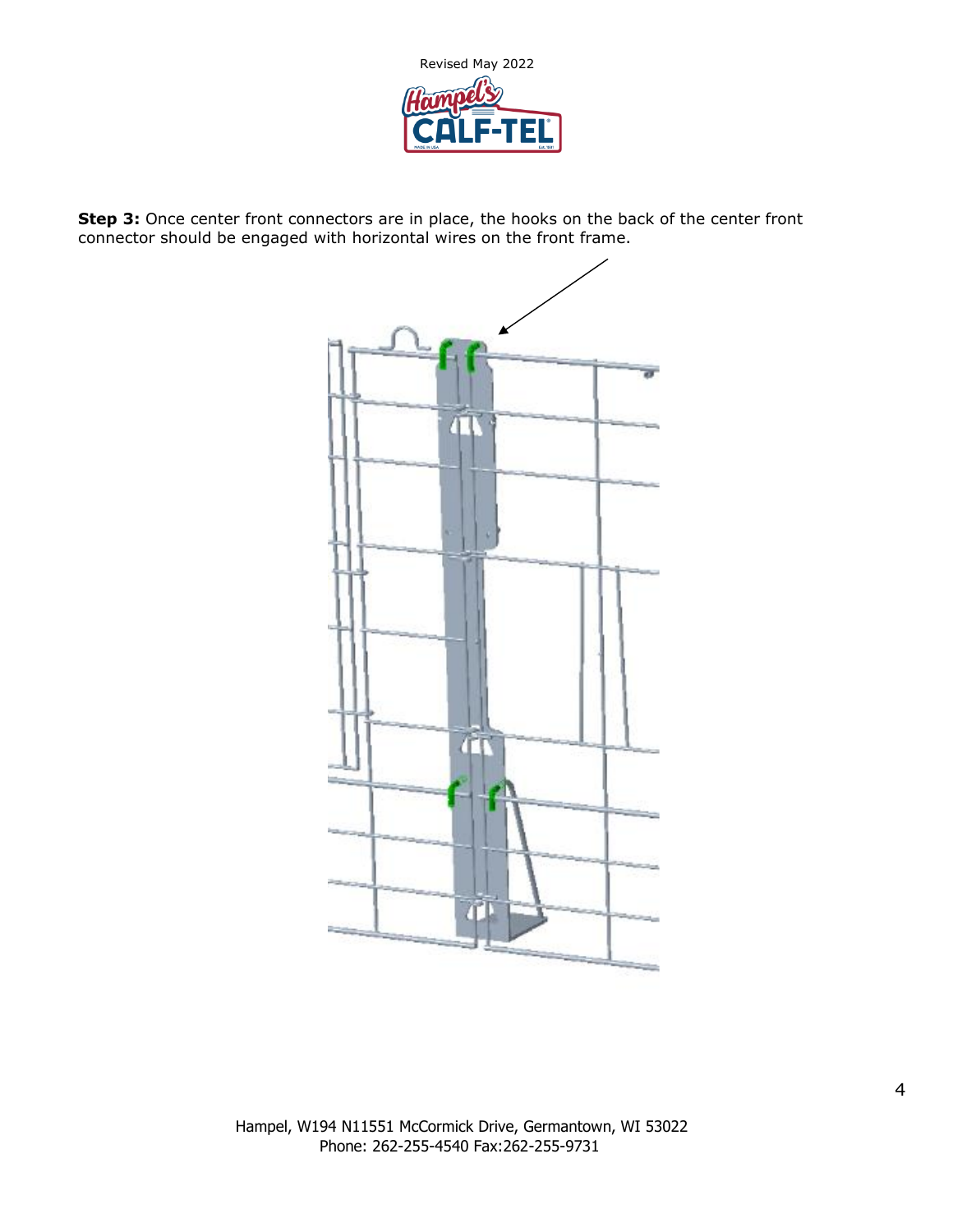

**Step 4:** Insert the center front connector pin through the small loops on the front surface. This will secure the connector to the front frames.

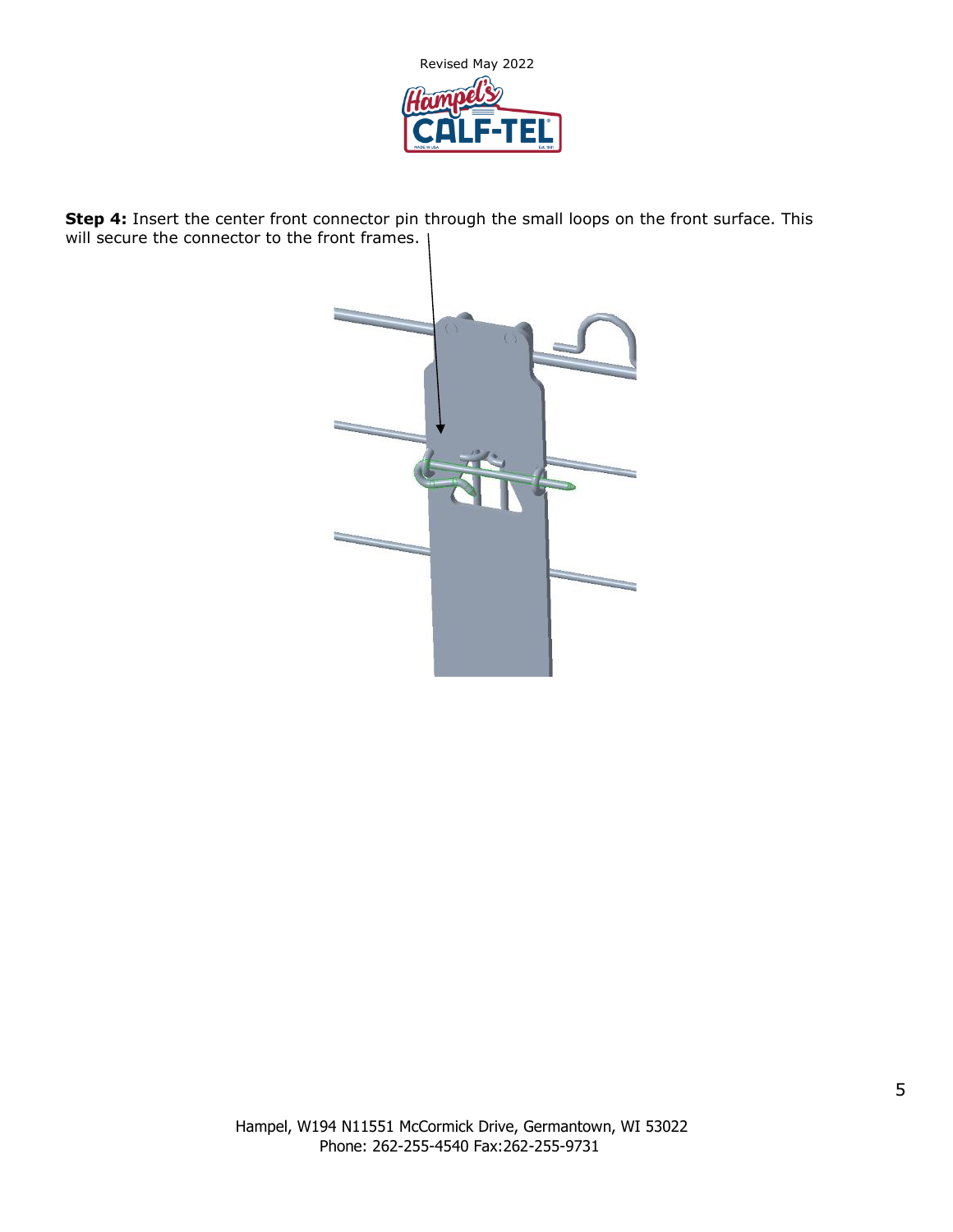

**Step 5: Connect Classic Access Front Frame to Classic** Wire Fence Side Panels. Place fence side panels on each end of access front frame.

a. Starting with one fence panel, align gate and fence to form a straight line. b. Slide fence panel into front frame hooks. c. Maneuver fence panel toward hutch to secure into place. Front Frame Fence Panel Front Frame Fence Panel

**Step 6:** Secure fence panels in place by using the provided side panel pin (2). Guide pin through fence and frame connectors.



Hampel, W194 N11551 McCormick Drive, Germantown, WI 53022 Phone: 262-255-4540 Fax:262-255-9731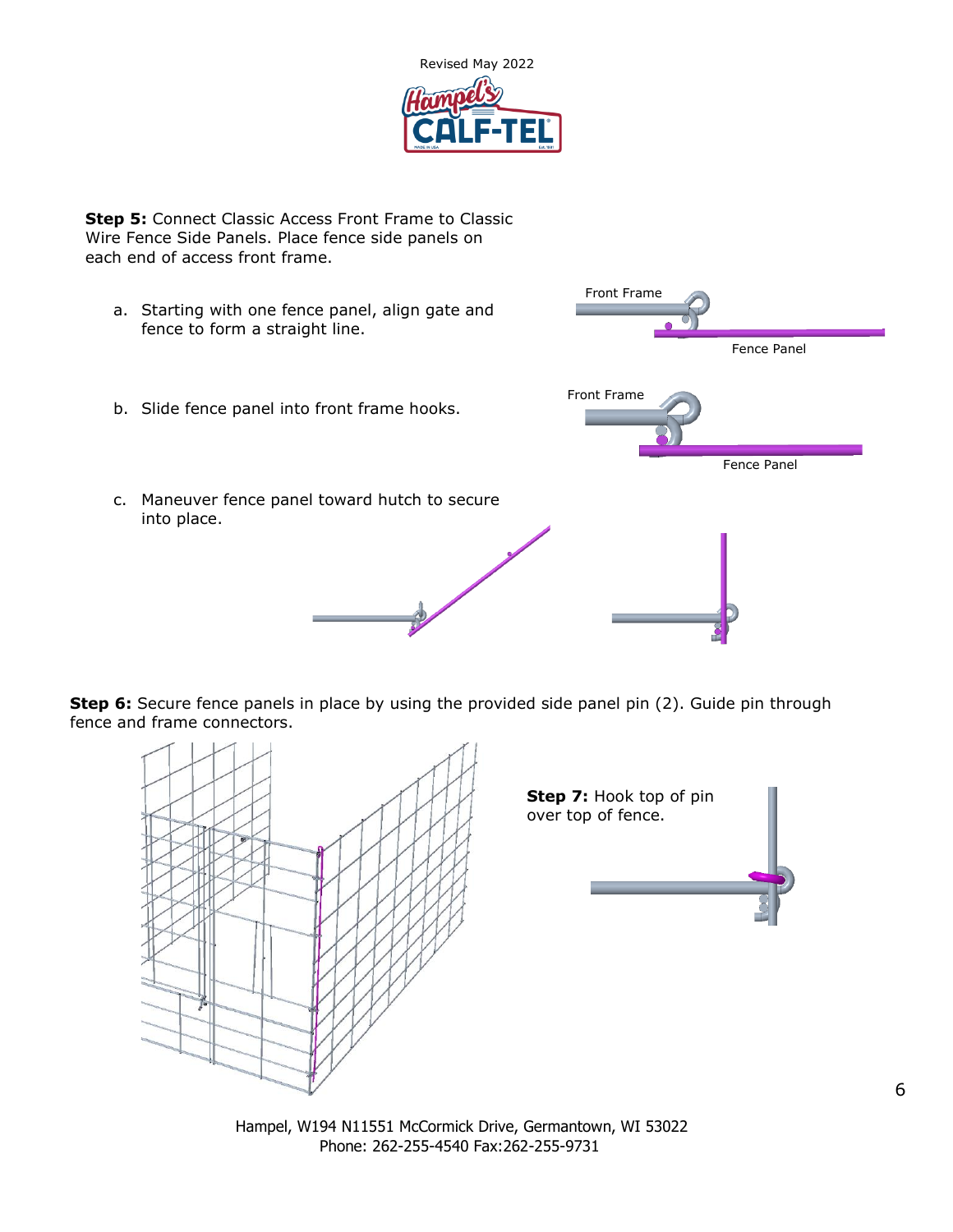

**Step 8:** Install the top lock with the hardware kit. Bolt top lock to front frame. Top lock should sit snug over the fence frame and gate opening. Repeat step on second frame.



**Step 9:** Locate the center pairing panel (panel with loops on both ends). Align the end with the smaller loops with the loops that are overlapping behind the center front connector. Insert side panel pin through all the loops.





Hampel, W194 N11551 McCormick Drive, Germantown, WI 53022 Phone: 262-255-4540 Fax:262-255-9731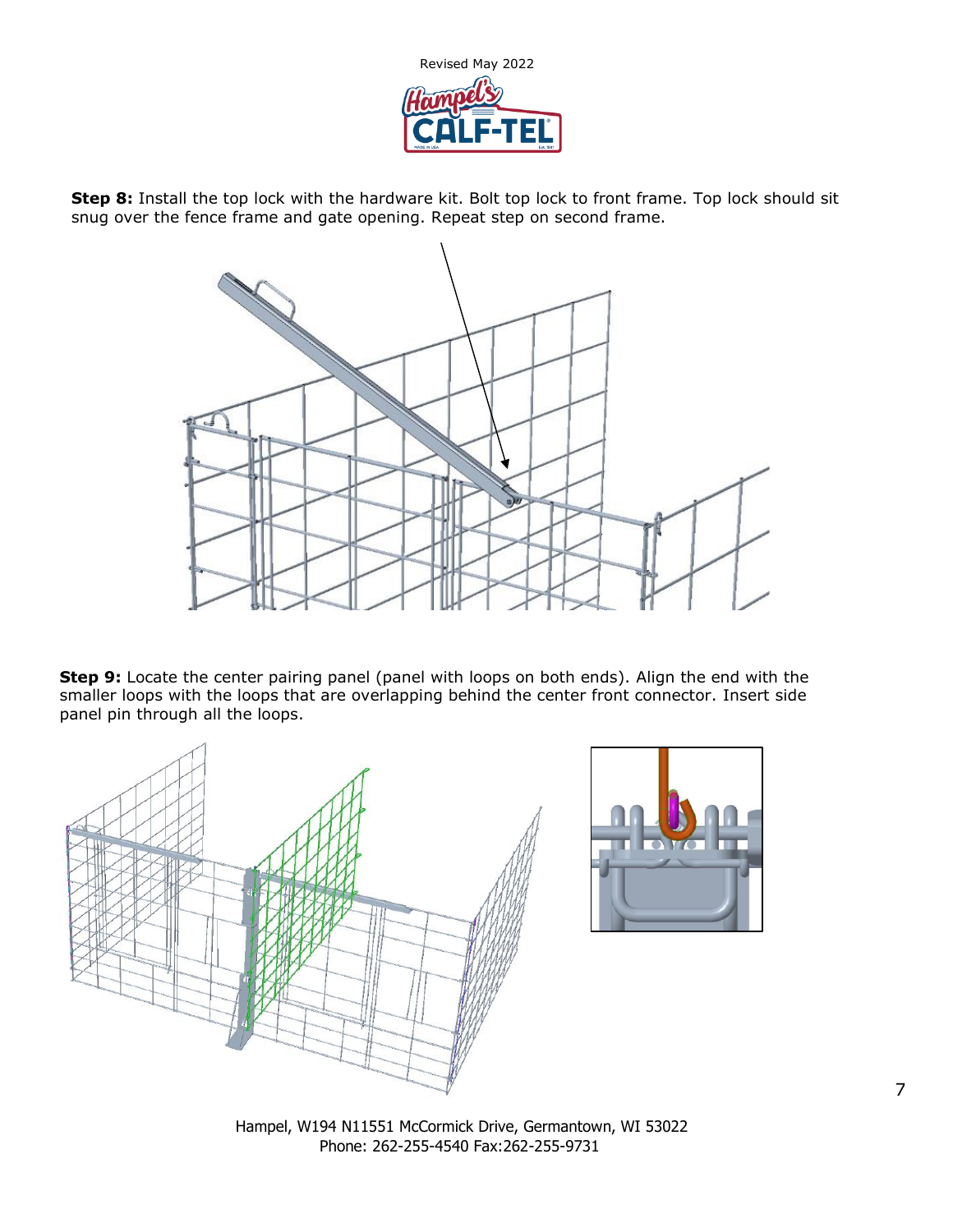

# **L-rod** Assembly Instructions for Installation



# **Calf-Tel L-rod Bill of Material:**

| Item | <b>Item Number</b> | <b>Description</b>        |  |
|------|--------------------|---------------------------|--|
|      | CH-3332A-2         | Fence L-rod               |  |
|      | CT-9100-1          | Fence Attachment Hardware |  |

#### **Tools Needed:**

1. ½ in Socket & Ratchet

# **Installation Instructions:**

**Step 1:** Thread on a nut, lock washer and then the fender washer. Insert eyebolt into the holes closest to the front on the side of hutch – not on the rib.



**Step 2:** Large fender washer should be installed against the hutch on the outside. Next, add a lock washer. A nut should be installed on top of the lock washer. This helps adjust the eyebolt out to the correct distance (approx. 1.5" to the center of the eye on the top and 1.75" to the center of the eye on the bottom).

**Step 3:** Install the large fender washer against the hutch on the inside of the hutch. Then, add a lock washer and secure in place with a nut. This helps tighten the eyebolt in place once the desired location is established on the outside.

**Step 4:** Fence is locked into position when the upper eyebolt and the lower eyebolt are within one section on the fence. This keeps the fence from moving forward and backward.

> Hampel, W194 N11551 McCormick Drive, Germantown, WI 53022 Phone: 262-255-4540 Fax:262-255-9731